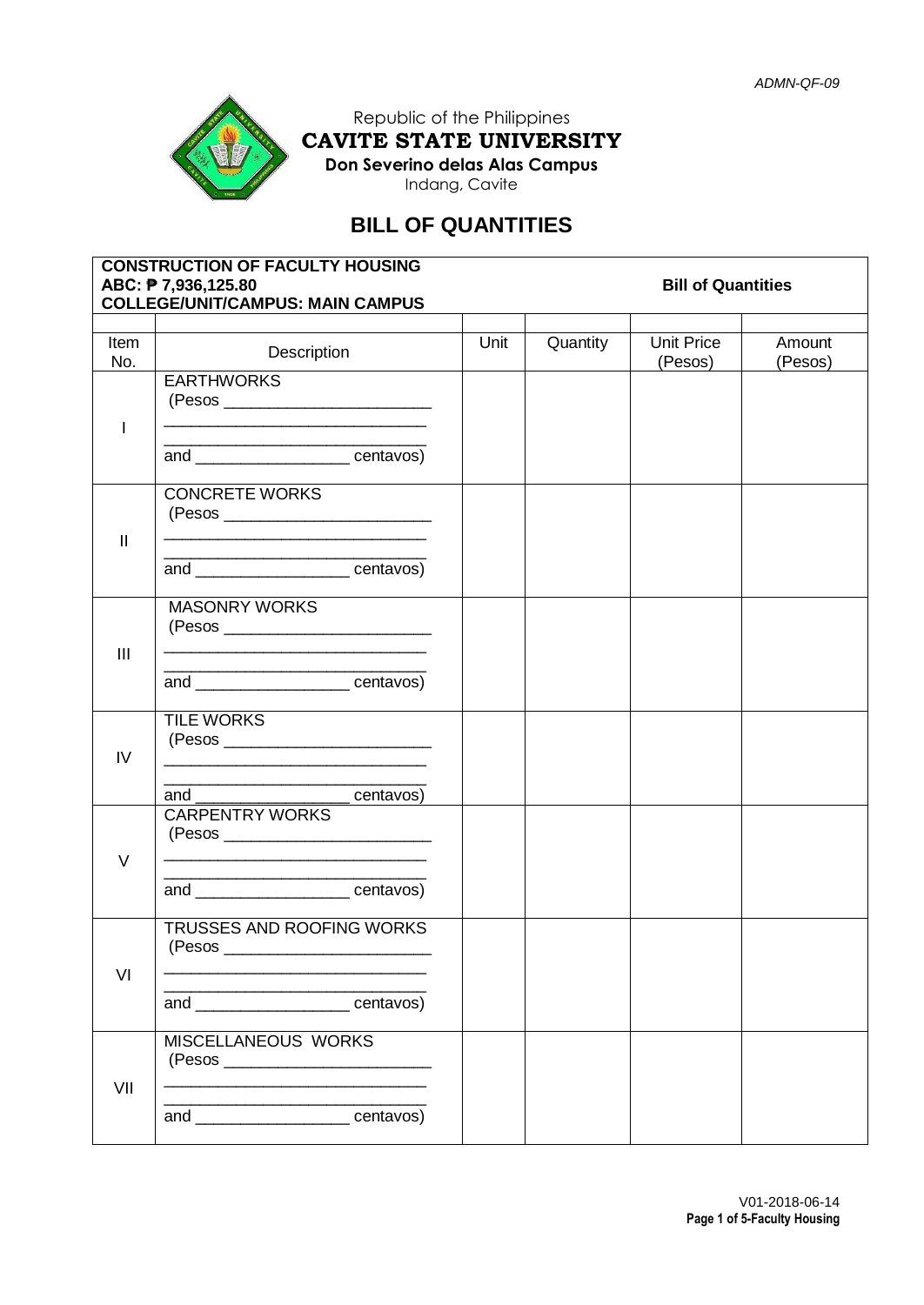|                                                          | <b>ELECTRICAL WORKS</b>                                                                                                                                 |       |                                                                                                                      |  |
|----------------------------------------------------------|---------------------------------------------------------------------------------------------------------------------------------------------------------|-------|----------------------------------------------------------------------------------------------------------------------|--|
| VIII<br>IX                                               | <u> 1989 - Jan James James Jan James James James James James James James James James James James James James Jam</u><br>and __________________centavos) |       |                                                                                                                      |  |
|                                                          | <b>PLUMBING WORKS</b><br><u> 1989 - Johann Harry Barn, mars and de Branch and de Branch and de Branch and de Branch and de Branch and de B</u>          |       |                                                                                                                      |  |
| X                                                        | and centavos)                                                                                                                                           |       |                                                                                                                      |  |
|                                                          | <b>PAINTING WORKS</b><br><u> 1989 - Johann Harry Harry Harry Harry Harry Harry Harry Harry Harry Harry Harry Harry Harry Harry Harry Harry</u>          |       |                                                                                                                      |  |
|                                                          | <u> 1989 - Johann John Harrison, markazi bashkar (</u><br>and centavos)                                                                                 |       |                                                                                                                      |  |
|                                                          | <b>GRAND TOTAL</b>                                                                                                                                      |       |                                                                                                                      |  |
|                                                          | Write grand total in words                                                                                                                              |       | <u> 1989 - Jan James James James James James James James James James James James James James James James James J</u> |  |
| Submitted by:<br>Name of Bidder/Bidder's Representative: |                                                                                                                                                         | Date: |                                                                                                                      |  |

Name of Bidder/Bidder's Representative:<br>Position:

Construction Company/Contractor: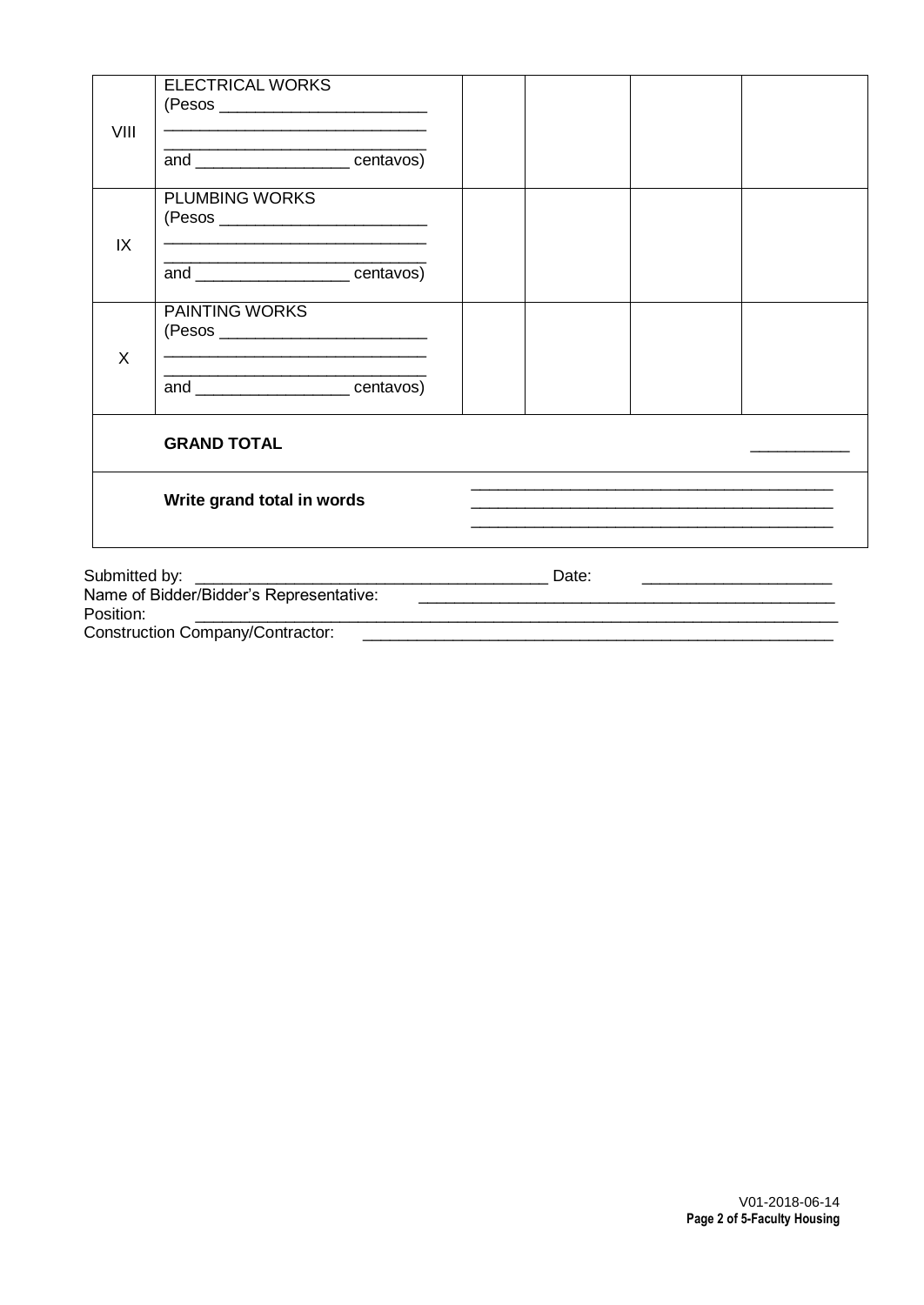## *CAVITE STATE UNIVERSITY*

#### SCOPE OF WORK:

#### **A. CONSTRUCTION OF FACULTY HOUSING (FOUR UNITS DUPLEX)** GENERAL NOTES:

- 1. The project should be finished in 120 calendar days.
- 2. Actual site inspection is a must.

# **B. Technical Description**

- **I. Earthworks**
	- A. Site Preparation/Temporary enclosure/ Mobilization/ Demobilization/ Office/ Bunkhouse/ Billboard/etc.
	- B.Clearing, Excavation and Backfilling
		- 1. This work includes excavation for all columns/wall footings, tie beam and septic tank.
		- 2. The area should be cleared/cleaned before and after the construction work at least six meters away from the building line. Unusable used formworks, excessive soil fill and all other unwanted debris of construction works should be disposed properly.
	- C. Additional fill and soil poisoning
		- 1. Provide additional fill.
		- 2. The entire area for the proposed building should be treated with termite proofing.
		- 3. Gravel fill  $= 0.05$ m. fill.

# **II. Concrete Works**

- A. Cast-in-place concrete
	- 1. Concrete works include footings, columns, stiffener columns, wall footing, slabs, beams, stairs, concrete counters, ledge/canopy, perimeter walk and all other concrete components needed to complete the structure.
		- Provide lintel beams for the opening of doors and windows.<br>- Provide concrete pathwalk with 4" CHB zocalo around the t
		- Provide concrete pathwalk with 4" CHB zocalo around the perimeter of the building. (Width  $=1.0$ m.; Thickness = 0.10m.
	- 2. Strength of concrete to be adopted shall be **3,000 psi.**
	- 3. Concrete works should be plain cement finished.
	- 4. Provide necessary tools and equipment needed for concrete works.
- B. Steel Reinforcement
	- 1. Use deformed bar grade 33.
	- 2. Provide necessary tools and equipment needed for steel works.
	- 3. See plan for details and extent of work.

#### **III. Masonry Works**

- 1. Installation of CHB reinforced with 10mmØ deformed bar spaced at 0.60m on center every three layers.
	- a. CHB 5" for the perimeter/exterior walls and septic tank.
	- b. CHB 4" for interior/partition walls.
- 2. Masonry works should be plastered plain cement.

#### **IV. Tile Works**

- Supply and installation of the following:
	- 1. Ceramic colored tiles (locally made) 0.40m. x 0.40m. for the concrete counters
		- and whole floor area of the building. Tiles must be accented with dark colors.
	- 2. For comfort room:
		- a. 12" x 12" unglazed ceramic colored tiles for flooring.
		- b. 12" x 12" glazed tiles for the entire wall (from floor to ceiling)
	- 3. Use tile adhesive for tiling.
	- 4. Consult the end user for color preference of tiles.

# **V. Carpentry Works**

- 1. Provide necessary form lumber and scaffolding needed for the completion of the project.
- 2. Provide ceiling works.
	- a. Use cement board 3/16" thick for ceiling board.
	- b. Use metal furring as ceiling runner and ceiling joist at 0.40m. on center both ways.
	- c. Provide decorative wooden molding to all ceiling perimeter and corners.
	- d. Provide 3/16" x 1" flat bar coated with primer and paint for ceiling hanger every 1.20m. both ways.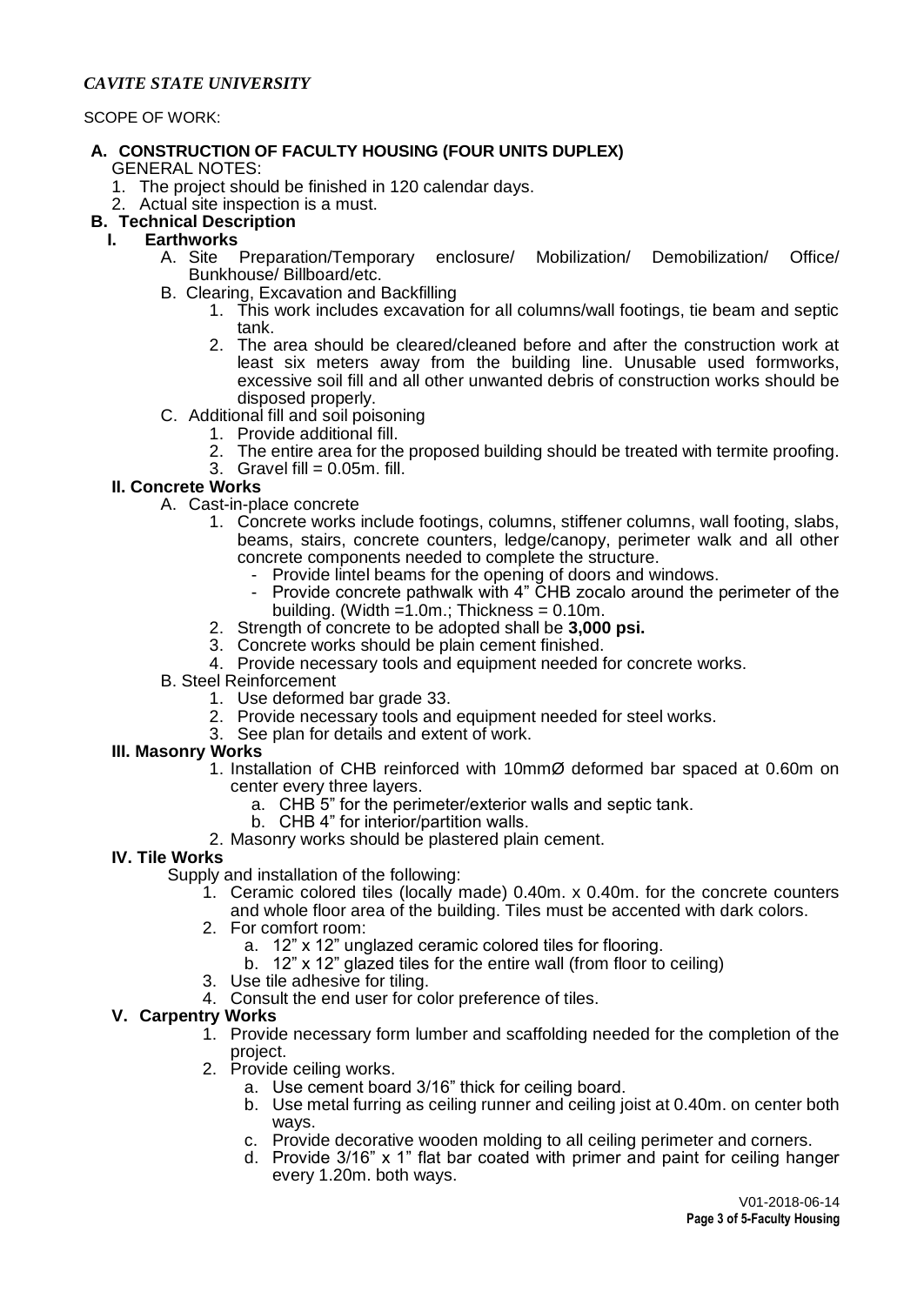- e. Use pre-painted spandrel for the whole area of eaves.
- f. Provide pre-painted spandrel with hole as ceiling ventilation for every 1 meter and all corners of the eaves.

# **VI. Rafters and Roofing Works**

- A. Rafters:
	- 1. See plans for sizes of tubular and other details for the installation of steel rafters. All tubular should be 2.0 thick.
	- 2. This work also includes painting of two (2) coats of epoxy primer and two (2) coats of QDE black.
	- 3. Provide necessary tools and equipment.
	- 4. All joints connections should be fully welded.
	- 5. Use galvanized CEE purlins 16, 2" x 4" at 0.60m. on center.
	- 6. Provide ¼" x 2" angle bar for purlins connector or cleats.
	- 7. Provide 4-16mm  $\emptyset$  anchor bolts with nut and washer for each support.
- B. Roofing
	- 1. Adopt gauge 26 (0.5mm.) rib type pre-painted roof sheet.
	- 2. Adopt gauge 26 (0.5mm.) prefabricated and stainless gutter.
	- 3. Adopt gauge 26 (0.5mm.) prefabricated and stainless flushing.
	- 4. Adopt gauge 26 (0.5mm.) prefabricated and pre-painted fascia cover.
	- 5. Adopt gauge 26 (0.5mm.) prefabricated stainless flushing.
	- 6. All attachments for roofing sheet shall be 2 &  $\frac{1}{2}$ " teck screw for metal.
	- 7. Provide water sealant for all attachments (water sealant should be provided for both inside and outside surface of tck screw head).

## **VII. Miscellaneous Works**

- Supply and installation of the following:
- 1. Doors
	- 8.0 sets D-1 Pre-painted steel door with view window, complete with heavy duty accessories
	- 8.0 sets D-2 Pre-painted steel door, complete with heavy duty accessories
	- 16.0 sets D-3 Flush door with 2" x 5" KD jamb, complete with all accessories
	- 8.0 sets D-4 PVC, complete with all accessories
	- 2. Windows
		- 24.0 sets W-1 Aluminum sliding window with ¼" thick clear glass on powder coated finish aluminum frame; complete with all accessories; with 12mm. square bar grills
		- 16.0 sets W-2 Aluminum awning window with  $\frac{1}{4}$ " thick clear glass on powder coated finish aluminum frame; complete with all accessories; with 12mm. square bar grills
		- 8.0 sets W-3 Aluminum sliding window with ¼" thick clear glass on powder coated finish aluminum frame; complete with all accessories; with 12mm. square bar grills
		- 8.0 sets W-4 Aluminum awning and fixed window with  $\frac{1}{4}$ " thick clear glass on powder coated finish aluminum frame; complete with all accessories; with 12mm. square bar grills

#### **VIII. Electrical Works**

- 1. Supply and installation of feeder line and secondary post including all its accessories (Bolt-on type Nema Standard should be used)
	- Installation of MDP, ACP, LP and all other panel boards on the plan and their circuit breakers.
- 2. Supply and installation of wiring/ conductors and PVC conduit/ junction box/ utility box from main/sub-main panel to convenience outlet/ lighting outlet/ ACU outlet
	- a. THWN stranded wire (Phelp dodge or approved equivalent)
	- b. PVC conduit orange pipe with sizes as indicated on the plan
	- c. Utility and junction boxes should be PVC and deep type.
- 3. Supply and installation of electrical fixtures/ switches/ outlets/ and other electrical devices:
	- a. Switches (Bticino, National or its equivalent)
	- b. Convenience and weather proof outlets, special outlets (Bticino, National or its equivalent)
	- c. Outlets for ACU, Emergency light, exhaust fan (Bticino, National or its equivalent)
	- d. LED light 7W (24 sets)
	- e. Pin light with 5W LED bulb (64 sets)